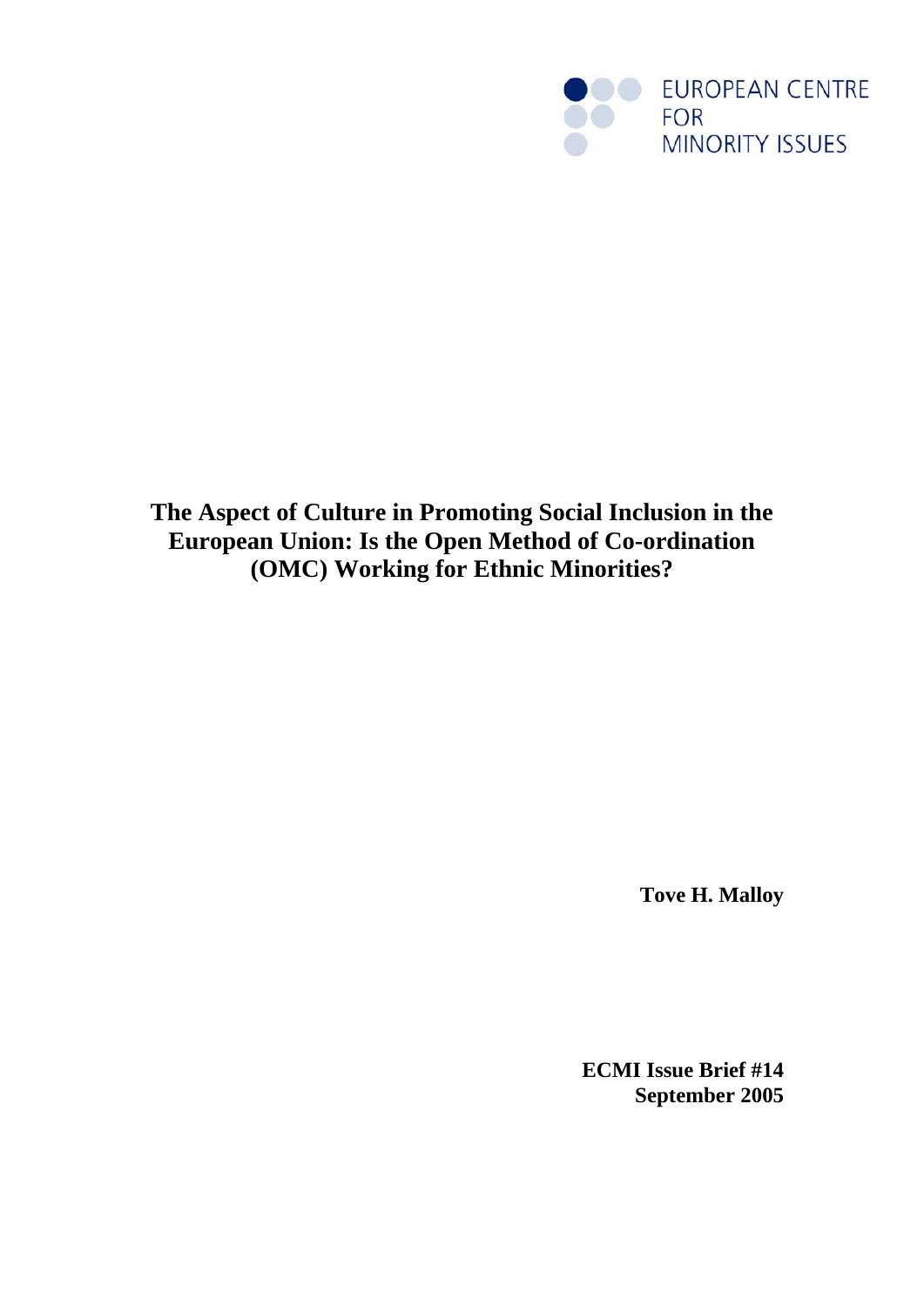The European Centre for Minority Issues (ECMI) is a non-partisan institution founded in 1996 by the Governments of the Kingdom of Denmark, the Federal Republic of Germany, and the German State of Schleswig-Holstein. ECMI was established in Flensburg, at the heart of the Danish German border region, in order to draw from the encouraging example of peaceful coexistence between minorities and majorities achieved here. ECMI's aim is to promote interdisciplinary research on issues related to minorities and majorities in a European perspective and to contribute to the improvement of interethnic relations in those parts of Western and Eastern Europe where ethnopolitical tension and conflict prevail.

*ECMI Briefs* are written either by the staff of ECMI or by outside authors commissioned by the Centre. As ECMI does not propagate opinions of its own, the views expressed in any of its publications are the sole responsibility of the author concerned.

# **ECMI Brief #14 European Centre for Minority Issues (ECMI) Director: Marc Weller © ECMI 2005**

EUROPEAN CENTRE FOR MINORITY ISSUES (ECMI) Schiffbruecke 12 (Kompagnietor Building) D-24939 Flensburg Germany phone: +49-(0)461-14 14 9-0 fax: +49-(0)461-14 14 9-19 e-mail: info@ecmi.de internet: http://www.ecmi.de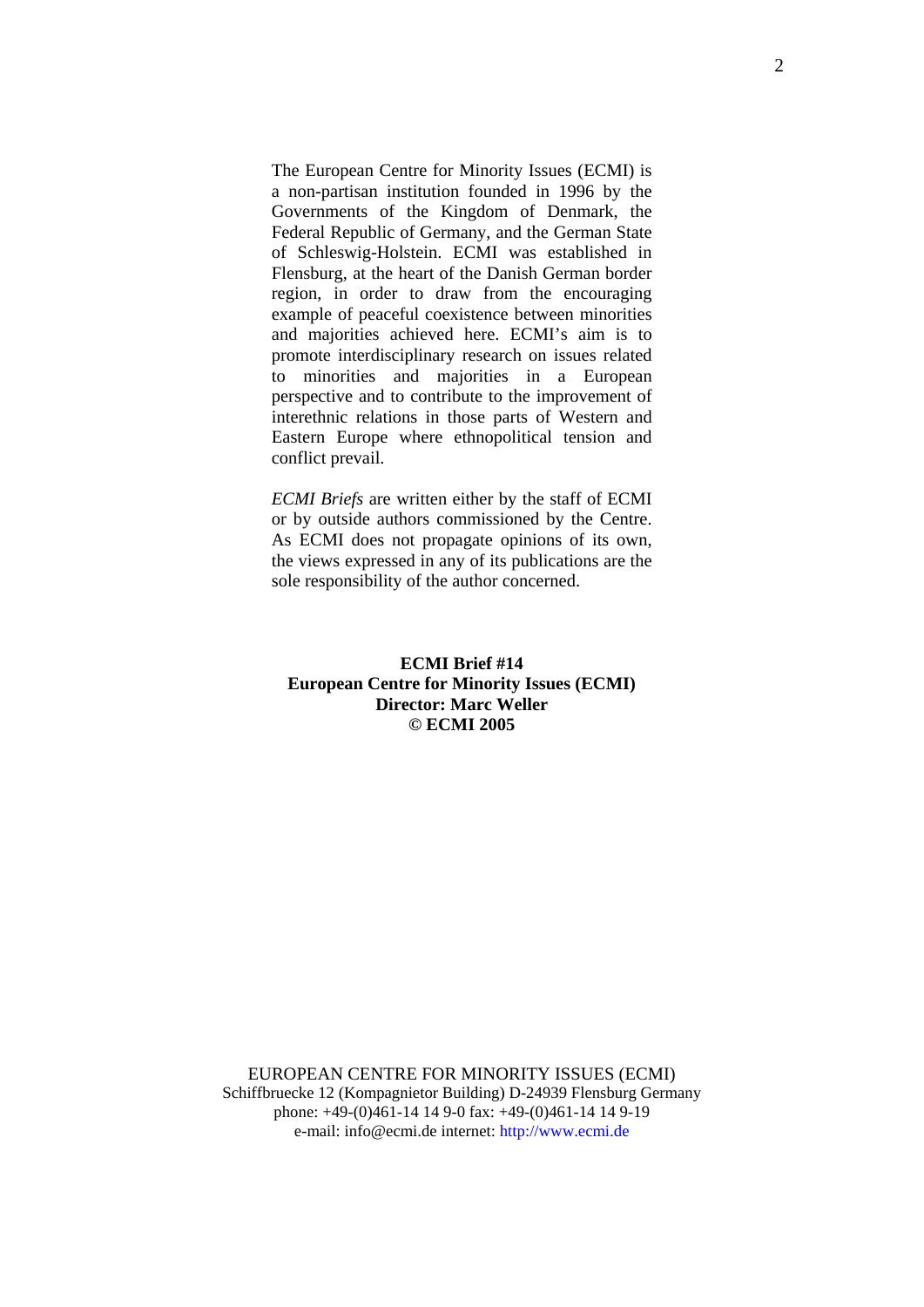# **THE ASPECT OF CULTURE IN PROMOTING SOCIAL INCLUSION IN THE EUROPEAN UNION: IS THE OPEN METHOD OF CO-ORDINATION (OMC) WORKING FOR ETHNIC MINORITIES?**

#### Tove H. Mallov<sup>\*</sup>

#### **Introduction**

1

In the context of making the European economic area competitive while reaching certain social and economic goals, the 2000 European Council at Lisbon initiated an ambitious implementation scheme on its Social Agenda introducing the Open Method of Co-ordination (OMC) as an instrument to streamline and optimize Community and Member States' policies. The OMC method is a 'soft governance' approach aimed at generating real political commitment and different types of norms, procedural as well as substantive, through a highly institutionalized process of information sharing, deliberation, monitoring and learning.<sup>1</sup> The method was first introduced in the area of employment and has been followed by an OMC on Social Inclusion (OMC/Incl.). Other focus areas are social protection/pensions and health care. The OMC on employment has recently undergone a first evaluation, and the Commission is preparing to subject the OMC/Incl. to its first evaluation.<sup>2</sup> No OMC focuses specifically on minority inclusion but the OMC/Incl. has developed into one of the key areas of European Union (EU) policy implementation that addresses the socioeconomic exclusion of members of ethnic and Roma/Sinti minorities.

The OMC processes are part of the Lisbon Strategy, under which policy the EU formulated a number of measures to facilitate the shift towards an information society, stimulate research and development and the creation of small and mediumsized enterprises (SMEs), complete the internal market, ensure sustainability of public

<sup>\*</sup> Senior Research Associate, ECMI. Head of EU Programme.

<sup>&</sup>lt;sup>1</sup> The OMC is defined in the Lisbon Strategy as involving (1) fixing guidelines combined with specific short, medium and long term timetables for achieving the goals, (2) establishing quantitative and qualitative indicators and benchmarks against the best in the world and tailored to the needs of different member states and sectors as a means of comparing good practices, (3) translating European guidelines into national and regional policies by setting specific targets and adopting measures, and (4) periodic monitoring, evaluation and peer review organized as mutual learning processes.

<sup>&</sup>lt;sup>2</sup> "Community Action Programme to Combat Social Exclusion, 2002-2006: Evaluation of the Impact of Inclusion Policies under the Open Method of Coordination." Call for Proposals – VP/2005/009, p. 4.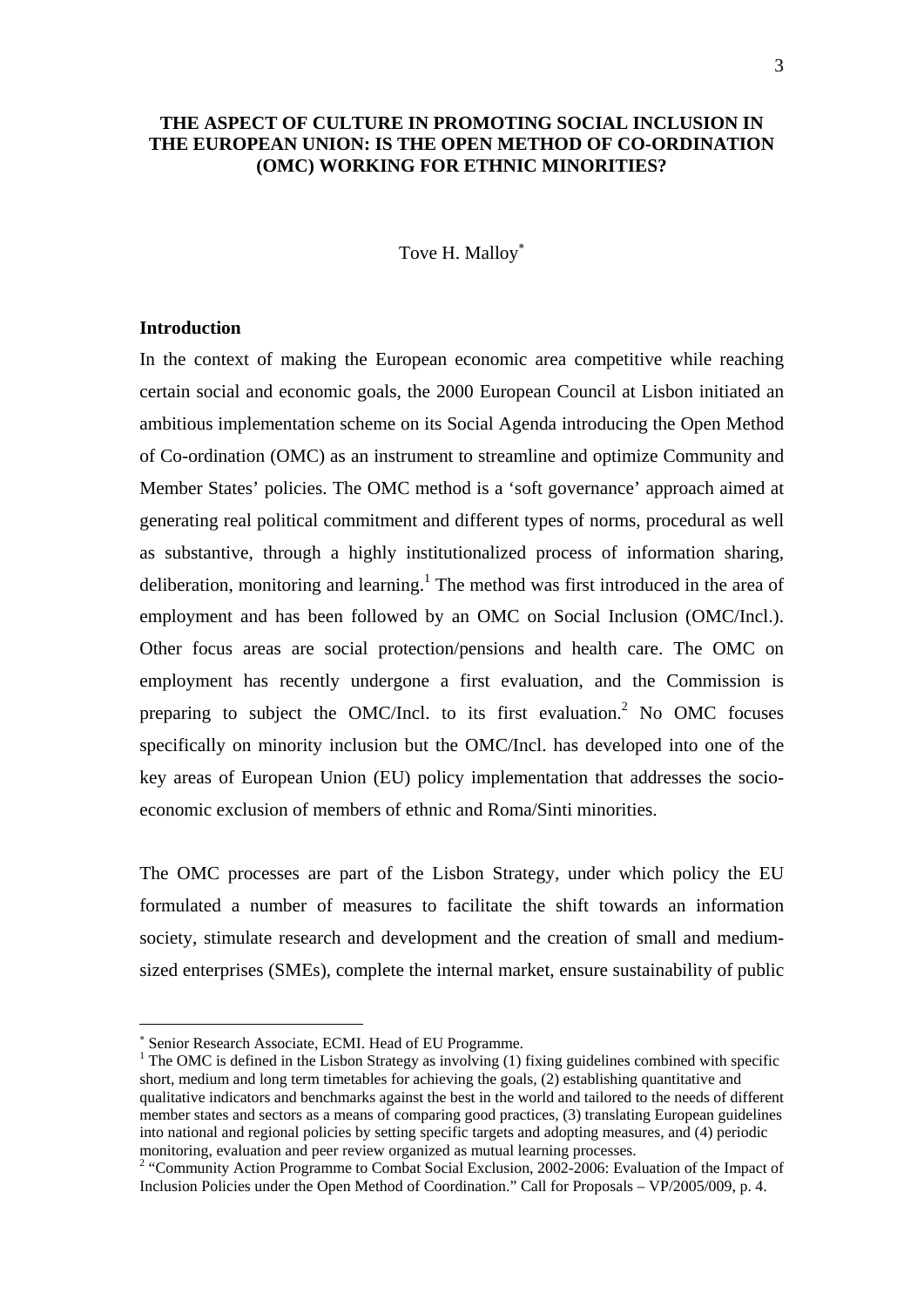finance, and modernise the European Social Model by strengthening education and training, developing an active employment policy and modernising social protection.<sup>3</sup> Specifically on employment, the goals of the Lisbon Strategy aim to raise the employment rate from an average of 61 per cent in 2000 to 70 per cent by 2010 and to increase the number of women in employment from an average of 51 per cent in 2000 to more than 60 per cent in 2010. On the inclusion of ethnic minorities, the Lisbon Strategy is however silent.

Following its adoption, the Lisbon Strategy has been evaluated every spring to measure its progress. In spring 2005, the Strategy was re-focused as a result of poor performance in the Member States. The pace of reform would have to be stepped up significantly if the 2010 targets were to be achieved. $4$  The re-focused Lisbon Strategy calls for a renewed effort at creating socio-economic inclusive societies. This involves breaking down barriers to the labour market by assisting with effective job searching, facilitating access to training and other active labour market measures and ensuring that work pays, as well as removing unemployment, poverty and inactivity traps. In this context, special attention should be paid to promoting the inclusion of disadvantaged people in the labour market, particularly through the expansion of social services and the social economy.

Although the re-focused Lisbon Strategy does not refer explicitly to ethnic minorities and Roma/Sinti groups, it is clear from the reports published by the Commission and the Council on the joint progress made toward social inclusion in  $EU15<sup>5</sup>$  as well as in the new member states<sup>6</sup> that ethnic minorities are slowly becoming a policy issue. However, while the reports were able to reveal increased attention within Member States to the social exclusion of ethnic minorities, they also stated that little progress had been achieved. While many Member States pay attention to policies for the integration of ethnic minorities, Roma/Sinti groups as well as refugees and migrants,

1

<sup>&</sup>lt;sup>3</sup> See Presidency Conclusions of the Lisbon European Council, 23-24 March 2000 for the original documents included in the Lisbon Strategy available at (accessed 19 April 2005): http://ue.eu.int/ueDocs/cms\_Data/docs/pressData/en/ec/00100-r1.en0.htm.

Daniel Gros and Jørgen Mortensen, "The European Productivity Slowdown. Causes and Implications." *CEPS Policy Brief*, No. 54. July 2004.

 $<sup>5</sup>$  Joint Report by the Commission and the Council on Social Inclusion. 7101/4 of 5 March 2004,</sup>

<sup>&</sup>lt;sup>6</sup> Report on social inclusion 2005: An analysis of the National Action Plans on Social Inclusion (2004-2006) submitted by the 10 new Member States. European Commission, Directorate-General for Employment, Social Affairs and Equal Opportunities, February 2005.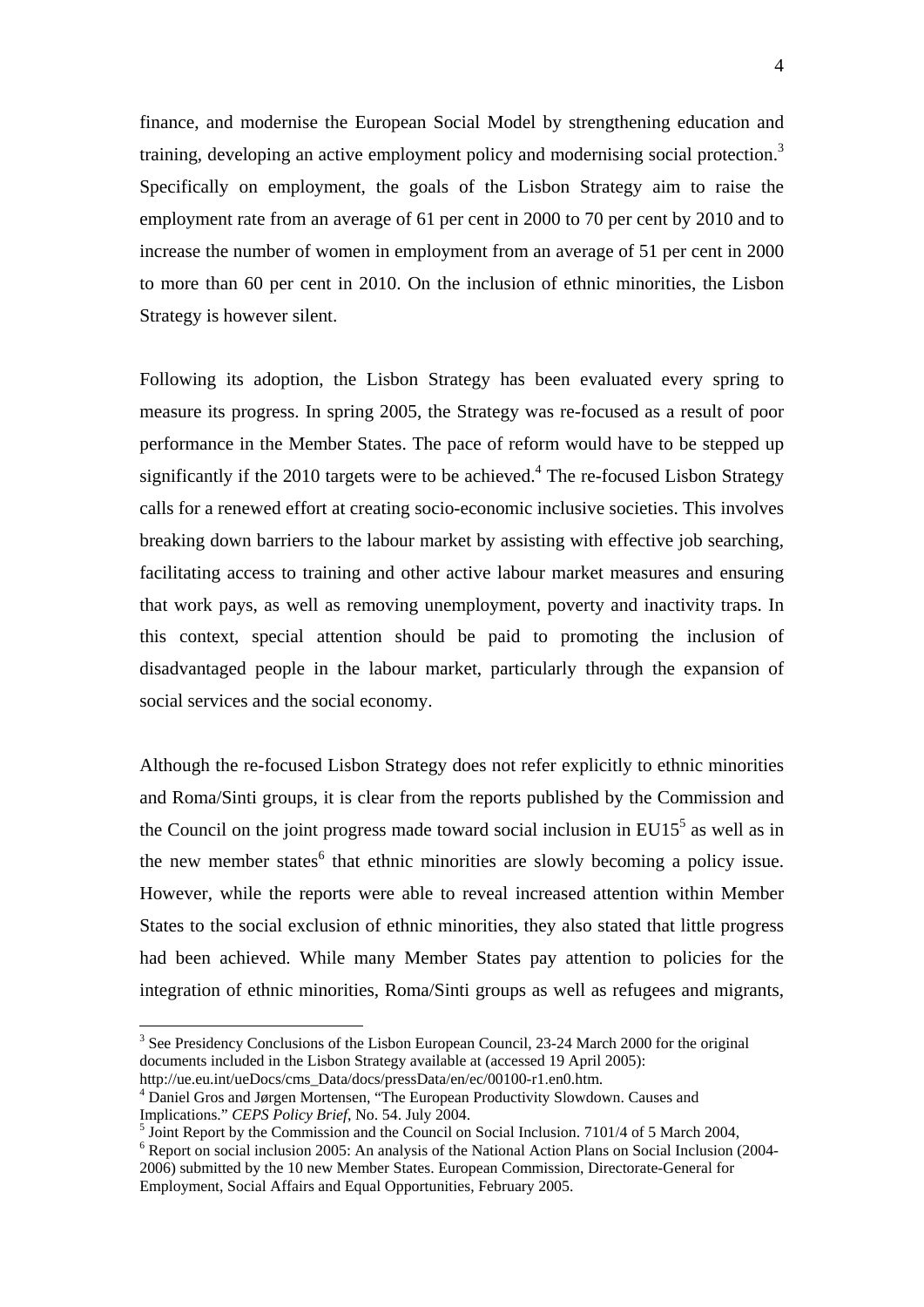the Commission was not entirely satisfied with the level of performance of National Action Plans (NAPs) in the area of promoting social inclusion of ethnic minorities.<sup>7</sup> Most Member States continue to present the issue in rather general terms, highlighting health, housing and employment as areas of particular concern. In many cases, only a brief reference is made to migrant and ethnic groups being at risk, with little attempt made to analyse the situation or factors which lead to exclusion.

Specifically, in the area of culture the Commission laments the fact that Member States have not efficiently developed the strategic importance of promoting cultural inclusion and the importance of incorporating measures of social inclusion into existing cultural policies. The Commission is particularly concerned with the fact that Member States do not address the importance culture can have in promoting social inclusion. Although the reports state a number of approaches towards increasing access to culture mainly in the area of cultural activities, promoting cultural activities is not seen by Member States as a vital aspect of good practice on the social inclusion of ethnic minorities.

The lack of cohesive programmes aimed at linking social inclusion with culture has also been pointed out by a group of experts who studied the cultural policies of eight EU15 Member States.<sup>8</sup> They found that although inclusion in cultural activities is often an important stepping stone in preventing or addressing social exclusion, there is nevertheless a lack of drive at central government levels to actively promote engagement in cultural activities as an important tool for addressing social exclusion. Indeed, the lack of awareness of the positive role culture can play in addressing social exclusion seems to be more of a national rather than a local problem.

More importantly, according to the experts, stronger emphasis also needs to be placed on embracing cultural diversity. The underlying approach of Member States varies enormously. In some Member States a great deal of emphasis is placed on providing language tuition to excluded minorities. Whilst this is necessary to help counteract

<u>.</u>

 $<sup>7</sup>$  Joint Report by the Commission and the Council on Social Inclusion, p. 48.</sup>

<sup>&</sup>lt;sup>8</sup> Roberta Woods, Lynn Dobbs, Christopher Gordon, Craig Moore and Glen Simpson, "Report of a thematic study using transnational comparisons to analyse and identify cultural policies and programmes that contribute to preventing and reducing poverty and social exclusion." The Centre for Public Policy, Northumbria University, Newcastle upon Tyne, UK, 2004.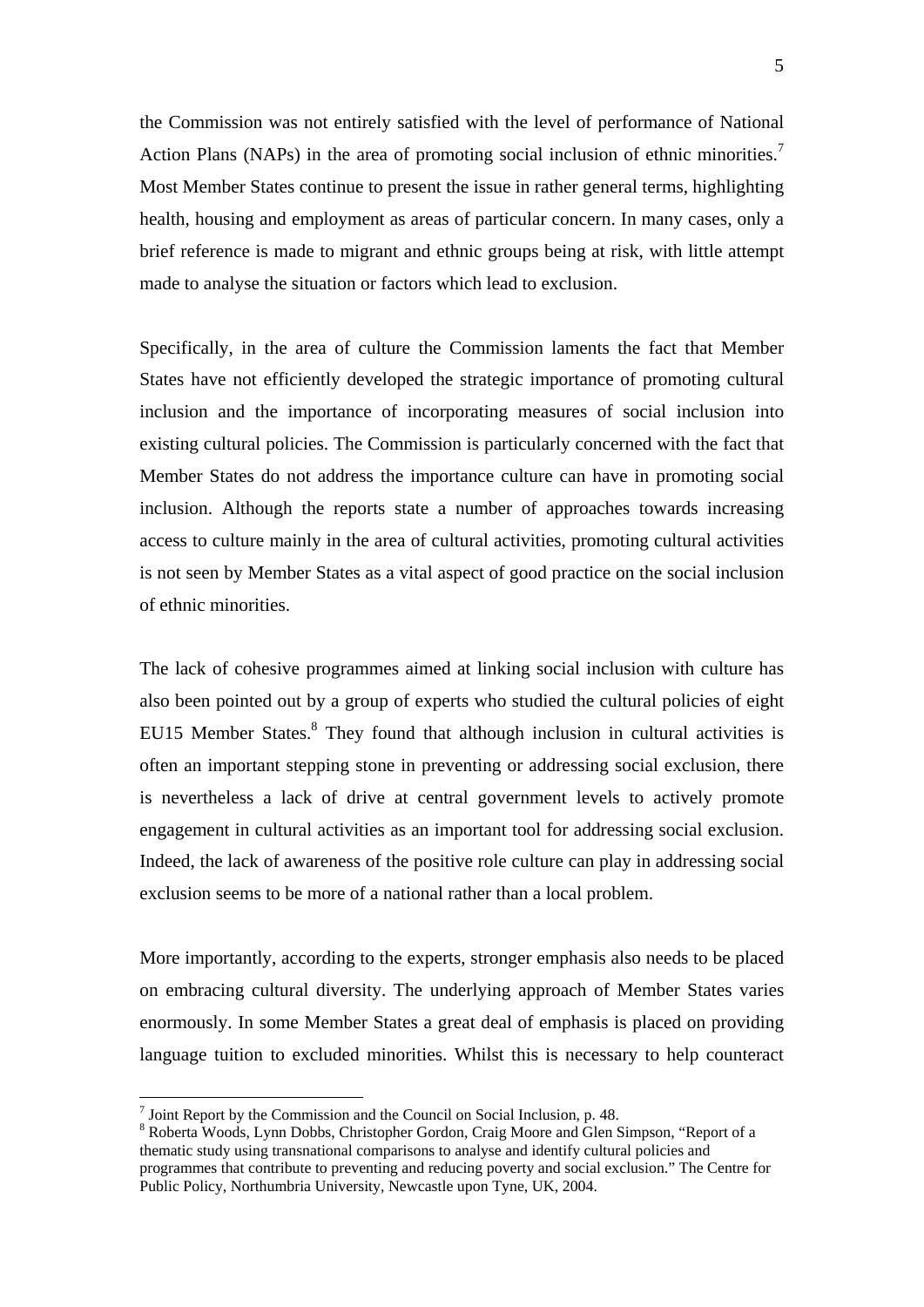exclusion it is also necessary to develop programmes to encourage cultural diversity to flourish. The group of experts recommended that Member States should address the role that cultural policy and practices have in addressing the needs of people who are socially excluded. Stakeholders and civil society groups must be invited to contribute to policy making and asked their views about the importance of participation in cultural activities as a means of reducing social exclusion. Moreover, they argued that culture needs to be broadly defined and go further than the remit of the cultural policy (the arts, sports, media, theatre, museums, libraries) to embrace opportunities to enhance the quality of life for everyone and to provide access routes out of marginalisation and unemployment. Finally, the experts asserted that the piloting of indicators to measure the impact of the participation in cultural activities on social exclusion should take place. It is therefore clear that cultural activities and protecting the right of ethnic minorities to culture may contribute to social inclusion but may not necessarily alone ensure effective social inclusion without also addressing the issue of cultural diversity.

# **Culture Counts**

The aspect of culture as a means to promote social inclusion is relatively new to the Member States of the EU. It has, however, been explored in other fora, such as the international development community,<sup>9</sup> the UN,<sup>10</sup> and international think tanks<sup>11</sup> as well as the academic community.<sup>12</sup> Although there is widespread agreement now that "culture counts," there seems less understanding of what it entails to address cultural aspects of social exclusion. The success rate of cultural policies raises a number of issues in terms of the definition of culture. Do we operate with thin or thick definitions? Do we operate with a bracketed definition, or must we take a holistic approach? Which areas of cultural life contribute to the promotion of social inclusion, and which risk exclusion? How do we link culture to socio-economic exclusion? Do

 9 See Dena Ringold, *Roma and the Transition in Central and Eastern Europe: Trends and Challenges*. World Bank, 2000; *Durban Plus One: Opportunities and Challenges for Racial and Ethnic Inclusion in Development*. World Bank, Office of Diversity Programs, 2003, and Glenn C. Loury, "Social Exclusion and Ethnic Groups: The Challenge to Economics." Paper prepared for the Annual World Bank Conference, 28-30 April, 1999.

<sup>&</sup>lt;sup>10</sup> UNESCO World Culture Report, 2000.

<sup>&</sup>lt;sup>11</sup> See Mark Leonard and Phoebe Grittith with Kate Arthurs and Richard Tite, "European Inclusion Index: Is Europe Ready for the Globalization of People?" The Foreign Policy Centre, 2003.

<sup>&</sup>lt;sup>12</sup> See among others, Seyla Benhabib, *The Claims of Culture. Equality and Diversity in the Global Era* (Princeton University Press, 2002) and Martha Nussbaum, *Women and Human Development. The Capabilities Approach* (Cambridge University Press, 2000).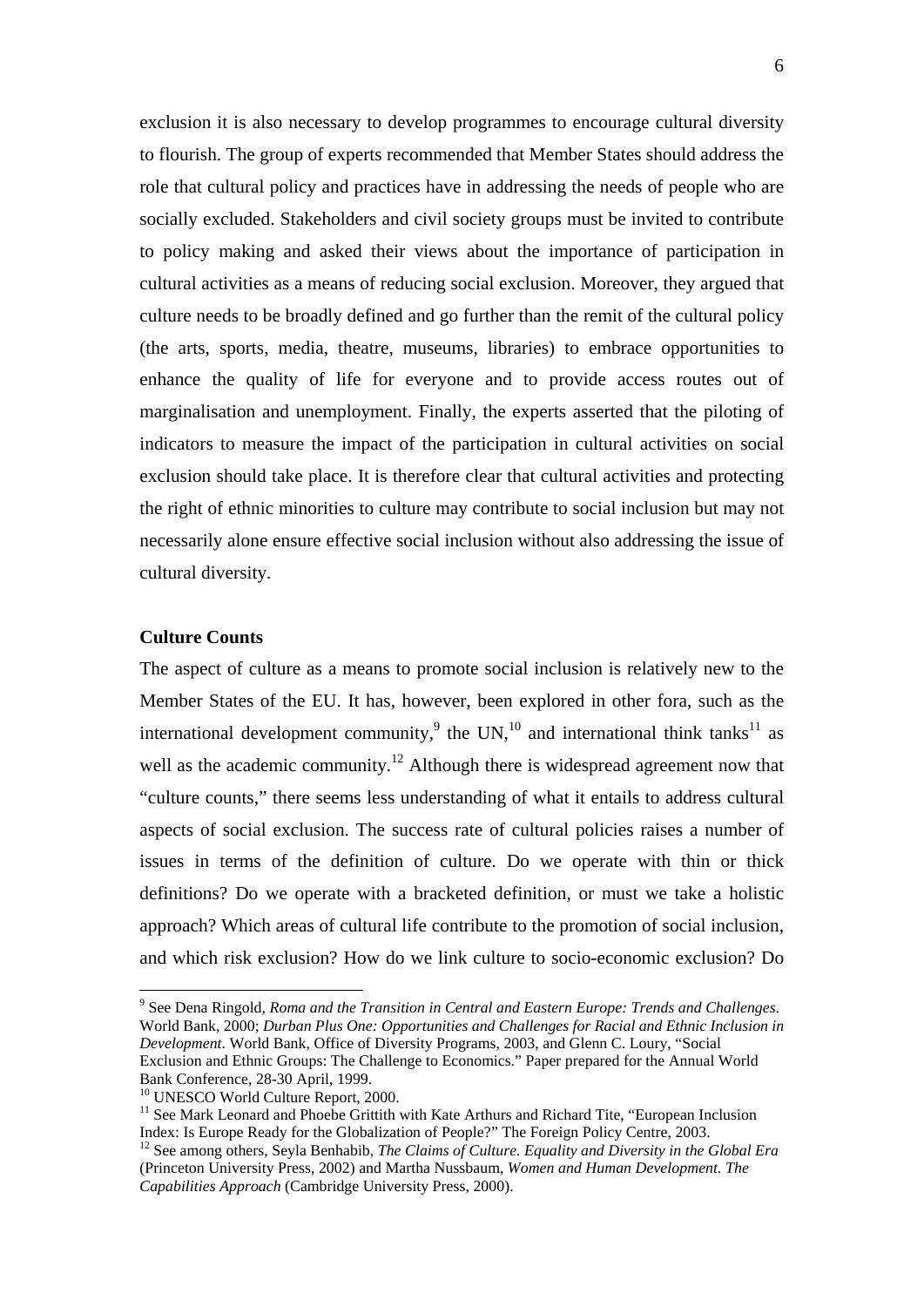we find indicators in the Gross Domestic Products (GDP), or must we search for different sources? Not only does the complex reality of culture make it difficult to define measuring tools, it has also been almost impossible to map culture with a view to measuring and benchmarking. It is thus with good reason that the Commission has called for greater use of cultural policies in the OMC/Incl. precisely because culture is seen as a promoter of inter-cultural dialogue and thus enhances social inclusion in plural societies. Without greater understanding of how cultural tools work, the Commission's call will yield few good results.

Cultural activities risk becoming exclusionary unless cultural diversity is accepted as the paradigm for society. Human action exerting exclusion results in a relationship of otherness in so far as the act of exclusion creates boundaries between cultures. Thus, cultures are formed through complex dialogues with other cultures. The demarcations of cultures and of the human groups that are their carriers are extremely contested, fragile as well as delicate. To possess the culture means to be an insider. Not to be acculturated in the appropriate way is to be an outsider. Hence, the boundaries of cultures are always securely guarded, their narratives purified, their rituals carefully monitored. These boundaries circumscribe power in that they legitimize its use within the group.13 As culture has an importance in ensuring social inclusion, the binary inclusion/exclusion relation requires indicators that measure this relationship in terms of the extent of exclusion. The relevant indicators for measuring the impact of cultural policies on social inclusion are therefore *inter-*cultural indicators.

However, despite culture's importance in national identity and the growing recognition of its role as an economic driver frequently culture represents a relatively low political priority. Rather, culture tends to be seen not in terms of citizenship but as a means to preserve cultural heritage. Even though the Universal Declaration on Cultural Diversity adopted in 2001 stipulates in the Preamble that

Culture should be regarded as the set of distinctive spiritual, material, intellectual and emotional features of society or a social group, and that it encompasses, in addition to art and literature, lifestyles, ways of living together, value systems, traditions and belief,

1

<sup>13</sup> Benhabib, *The Claims of Culture.*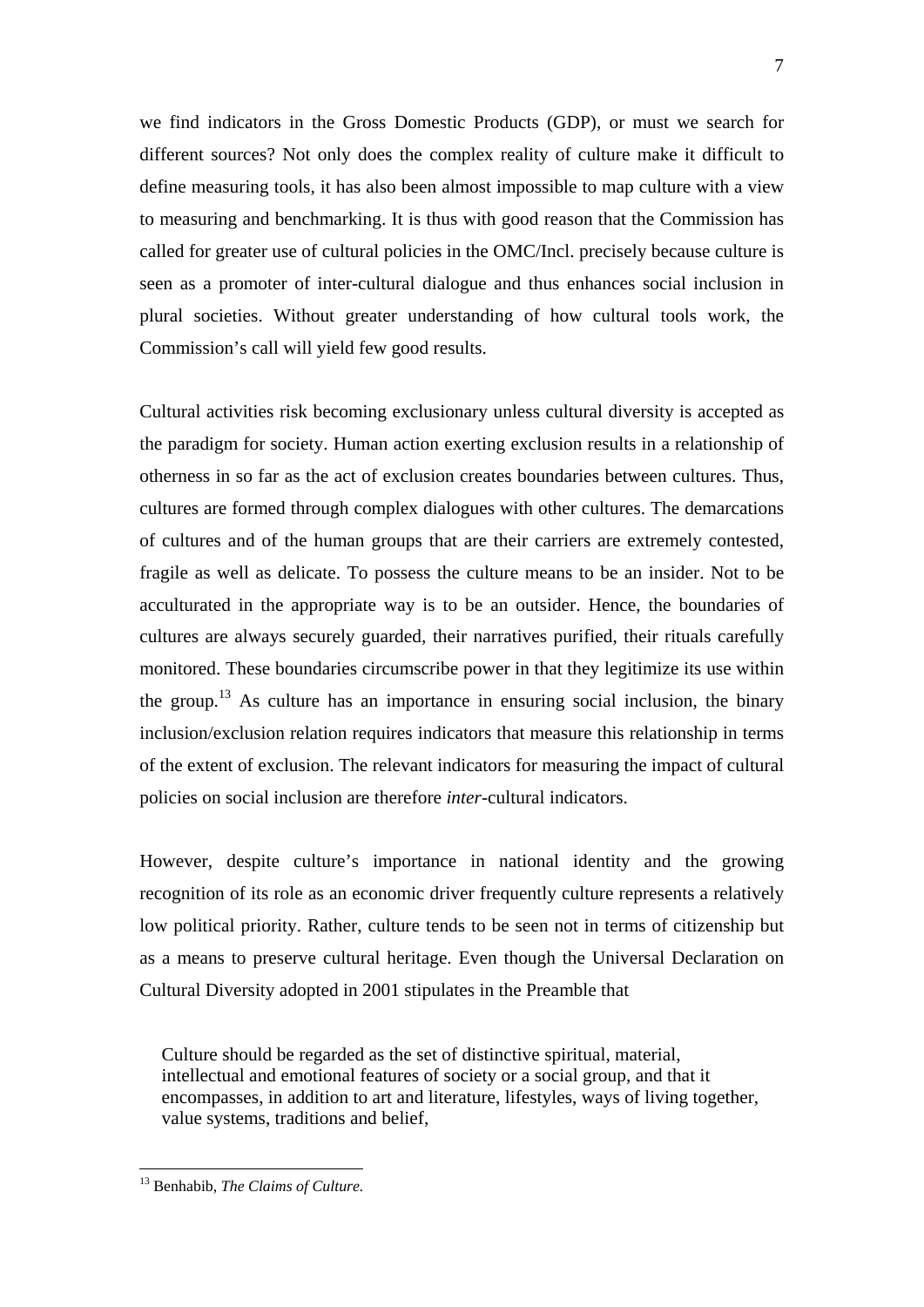it often means that the human and social capital dimensions are missing or underrepresented in policy and priorities. Moreover, citizenship is often seen as monocultural drawing on the ideology of one nation to one state. But this is a reality which does not exist as nation and state rarely coincide. Consequently, there is political resistance to see that the right to cultural self-expression must be grounded in universally recognized citizenship rights to be different rather than considered an alternative to these. This view of citizenship must be inclusive ensuring that multiple identities are able to identity with it and develop loyalty in support of it. In other words, Member States must engage in self-reflexive questioning on their own practices of inclusion and exclusion.

Specifically, with regard to ethnic minorities and Roma/Sinti groups, traditional cultural policies that fail to address cultural diversity and inter-cultural exchanges risk low performance and poor cost-effectiveness. This is because the cultural differences between ethnic minorities and Roma/Sinti groups, on the one hand, and majorities, on the other, are usually more intractable due to circumstances and situation of cohabitation than is the case with immigrant communities. Immigrants have by and large instrumental reasons for adaptation to the majority society, $14$  whereas ethnic minorities often reject adaptation due to intrinsic values of culture, heritage and birth.<sup>15</sup> Heretofore, integration of immigrants has been the greatest concern in EU15 states, whereas large-scale immigration is not as yet a major issue in the ten new Member States. These states have, on the contrary, a stronger need to address the social exclusion of ethnic minorities, especially Roma/Sinti groups.

#### **Cultural Indicators and Methodological Problems**

<u>.</u>

The co-existence of several cultures within a state requires inclusion policies that can be measured by inter-cultural indicators. The effectiveness of cultural policies as well as other inclusion policies is however difficult to measure unless good cultural diversity indicators exist. While indicators on culture have been put forth by some actors, none exist specifically on the aspect of culture in the social inclusion of ethnic

<sup>&</sup>lt;sup>14</sup> The exception being perhaps certain religious groups adhering to strict canon that does not easily adapt to the customs of the host state. Even such religious groups have instrumental reasons for wishing to belong to society.

<sup>15</sup> Will Kymlicka, *Multicultural citizenship. A Liberal Theory of Minority Rights* (Oxford: Clarendon Press, 1995)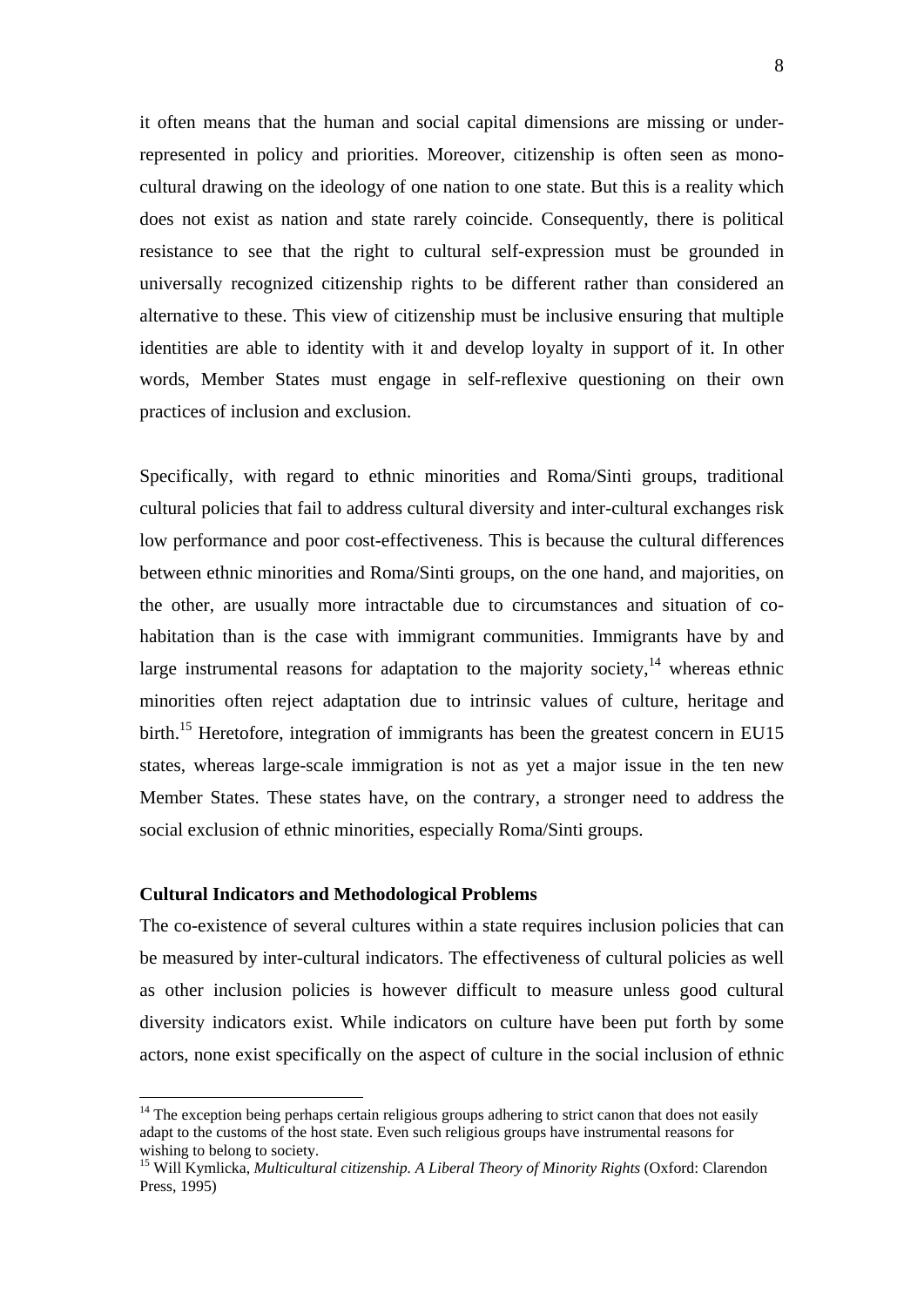minorities. The EU's Social Protection Committee (SPC) provided a list of eighteen comparable indicators for social exclusion in 2001, none of which pertained to culture.16 Defining a common framework of comparable cultural indicators is fraught with problems and there is a general scepticism regarding the link between culture and social inclusion. The complex reality of culture renders the goal of seeking comparable indicators virtually unattainable. Moreover, precise rankings between Member States are not possible. However, broad comparisons are possible and changes over time can be discerned. There is therefore a dire need to seek to develop a good working framework of inter-cultural indicators that address the social exclusion of members of ethnic minorities within the EU.

The realization by Member States of the need to deal with culture and specifically inter-cultural exchanges in relation to social inclusion calls for greater attention to the importance of identifying inter-cultural indicators. While the common social indicators adopted by the European Council at Laeken in 2001 have contributed to the social inclusion progress, further development has been called for in the development of indicators through the evaluation of experiences at the member state level.<sup>17</sup> Specifically with respect to ethnic minorities, it was recently suggested that education and access to the labour market of the younger generations of ethnic minorities should be addressed in future integration policies.<sup>18</sup> Unfortunately, the recommendation was confined to education and employment and did not embellish as to whether improvement in these areas could depend on enhanced inter-cultural exchange policies.

The conceptual underpinning of inter-cultural indicators is crucial, and it is clear that they involve parameters whose values depend on ethical judgements. It has been proposed that indicators on culture have at least three dimensions: conservation, creativity and identity.19 Moreover, inter-cultural indicators must take into consideration culture in relation to social inclusion both as an objective and as a

1

<sup>&</sup>lt;sup>16</sup> Report on Indicators in the field of poverty and social exclusion. Social Protection Committee, October 2001.

<sup>&</sup>lt;sup>17</sup> "Report of the High-level Group on the future of social policy in the enlarged European Union." Employment and Social Affairs, EU Commission, May 2004.  $18$  Ibid.

<sup>&</sup>lt;sup>19</sup> See contribution by Lourdes Arizpe in the proceedings from the Seminar "Measuring Culture and Development: Prospects and Limits of Constructing Cultural Indicators", Florence, 4-7 October 1999.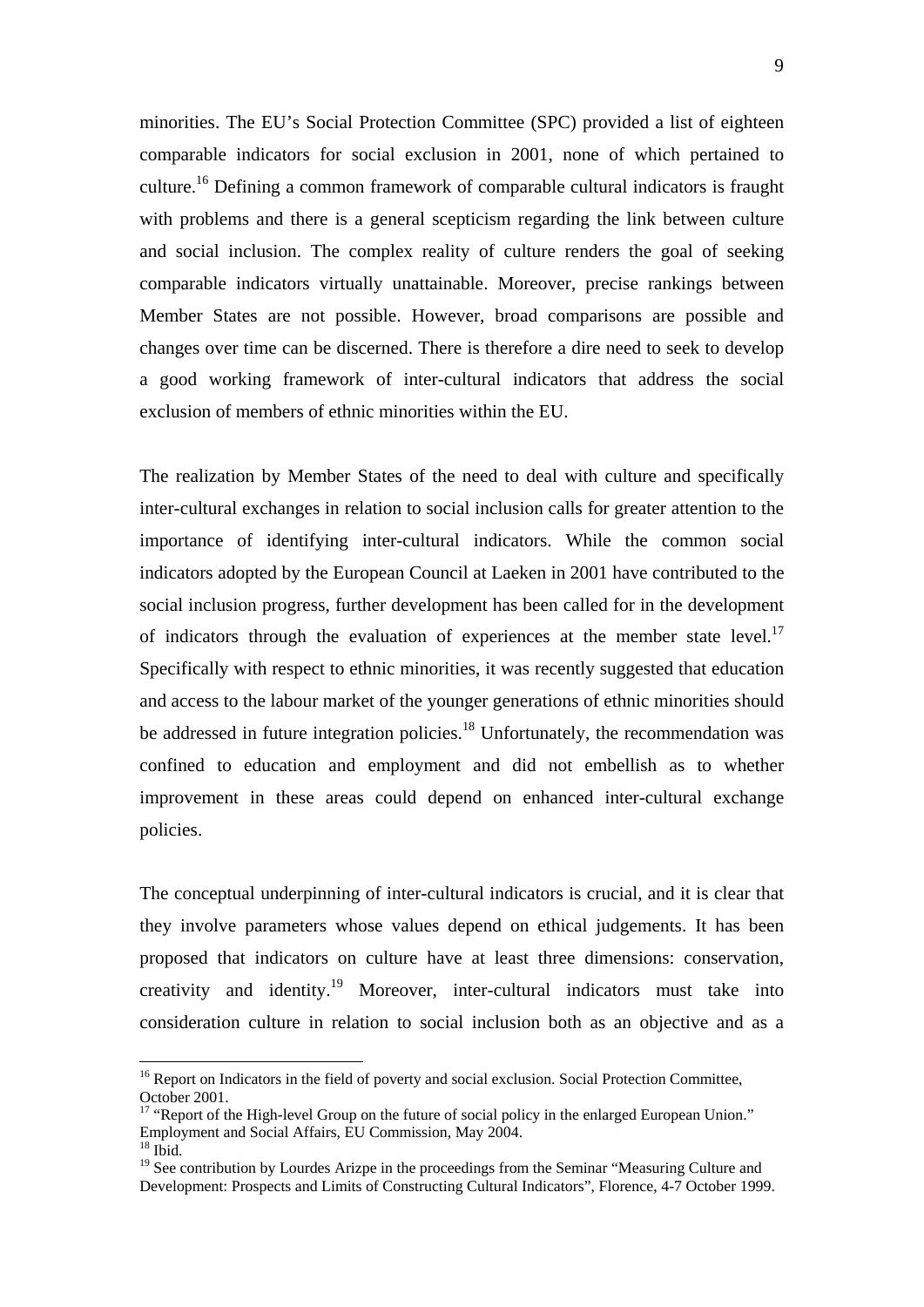process. Cultural vitality, cultural diversity and global ethics depend on the freedom of cultural expression, participation in cultural creation, access to cultural activities and the right to have a cultural identity. In addition, a balance must be found that measure and describe the benefits and aspects of culture, including verification of strengthening of identity, sovereignty, visibility and development as well as opportunities in all sectors of public life (economic, commercial, financial, political, social and artistic). Inter-cultural indicators must also address the risks of using certain indicators while omitting the use of other indicators.

Inter-cultural indicators are furthermore a tool of policy dialogue that rely primarily on qualitative data unlike socio-economic indicators which are defined primarily in terms of quantifiable data, such as access, income levels, social security, level of education and housing as well as certain legal rights. Qualitative indicators include; the model of integration followed, levels of tolerance in terms of attitudes towards other cultures (of the minority as well as the majority), analysis of diversity management programmes and the role of the media. This is in addition to some quantitative data, such as the frequency of minority-majority contacts and contacts to kin-state, rates of inter-marriage, language skills, delinquency, discrimination, and incidences of racism. An index of inter-cultural indicators thus draws the attention away from the preoccupation with GDP as an indicator and instead becomes policy relevant in order to give a clear message as to what is desirable and what is not. The reason why using the GDP as an indicator is not a very illuminating approach is that it does not answer questions about certain important factors, such as opportunities, political liberties, and the quality of majority and minority relations let alone intercultural exchanges. Member States that do well on GDP per capita may not necessarily do well on these factors. Hence, inter-cultural indicators must reveal information about the state of inter-human affairs in the Member States. In other words, inter-cultural indicators must aim at verifying inter-cultural exchanges (between majority and minorities).

Verifying 'soft indicators' such as inter-cultural indicators involves sociological and cultural anthropological studies as well as communication studies that survey local actions and sources with a view to evaluating the extent of inter-cultural dialogue, exchange and understanding as well as the level of tolerance. The lack of available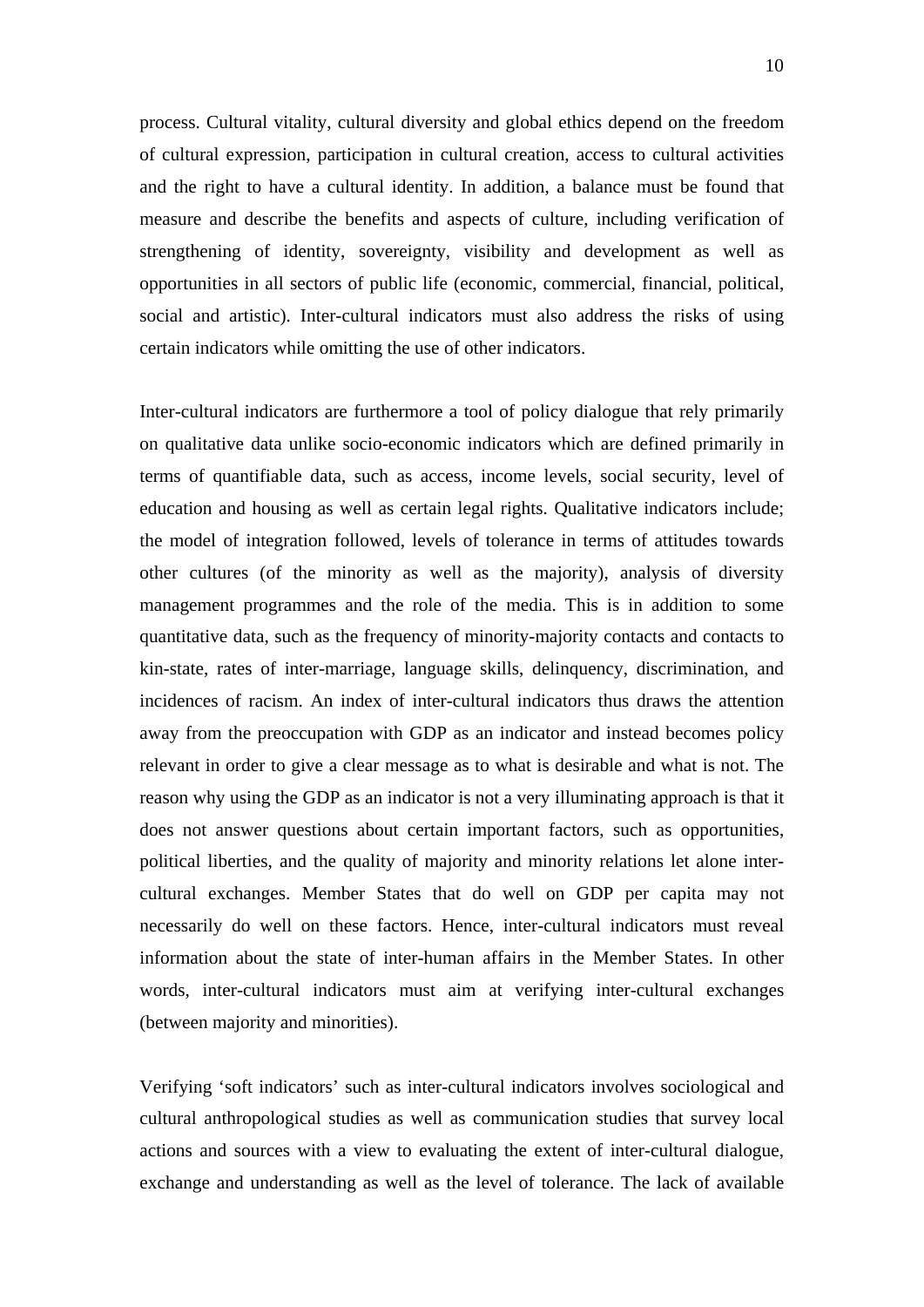qualitative data is usually a major obstacle in this respect. Similarly, benchmarking in inter-cultural research is very difficult. As Member States have argued numerous times, situations in Member States are very different and some times even unique. An index of common inter-cultural indicators would therefore have to be very general, leaving space for ambiguities and dilemmas to be addressed. An advisory system of evaluation may be feasible, such as for instance a grading system indicating favourable, less favourable and unfavourable results. By keeping advisory systems simple and transparent, benchmarking will not develop into a "naming, shaming and blaming" game. As the overall results of benchmarking must be considered modest, monitoring and self-reporting may also contribute to promoting benchmarking.

## **Culture as a Facilitator of Inclusion**

<u>.</u>

Although it has been argued that a concern with the distribution of economic opportunities and resources has been displaced by a preoccupation with the acknowledgement of cultural identities and differences, there is little evidence of this in the NAPs of the OMC/Incl. This is curious given that a variety of explanations have been offered for this possible shift of emphasis. Some accounts focus on the globalization and the fading power of the nation-state which have contributed to the erosion of established national identities from both above and below. Thus, new spaces have opened up for the creation of new sorts of identities. Other accounts refer to the end of the post-war social democratic consensus placing a new emphasis on the individual thus also leading to an increased interest in identity. Social justice in terms of redistribution of resources and recognition of identities is therefore at the forefront of this debate.

While some argue that redistribution and recognition are two mutually irreducible elements of an account of social justice, $2^0$  others contend that a suitably differentiated account of recognition can provide the basis of a theory of just inclusion of its own.<sup>21</sup> Recognition on this latter account is not only a political aspect and a question of good governance. Rather social recognition is more important. Setting aside academic

<sup>&</sup>lt;sup>20</sup> Nancy Fraser, "Social Justice in the Age of Identity Politics: Redistribution, Recognition, and Participation" in Fraser and Honneth (eds.), *Redistribution or Recognition? A Political-Philosophical Exchange* (Verso, 2003), pp. 7-110.<br><sup>21</sup> Axel Honneth, "Redistribution as Recognition: A Response to Nancy Fraser" in Fraser and Honneth

<sup>(</sup>eds.), *Redistribution or Recognition?* pp. 110-198.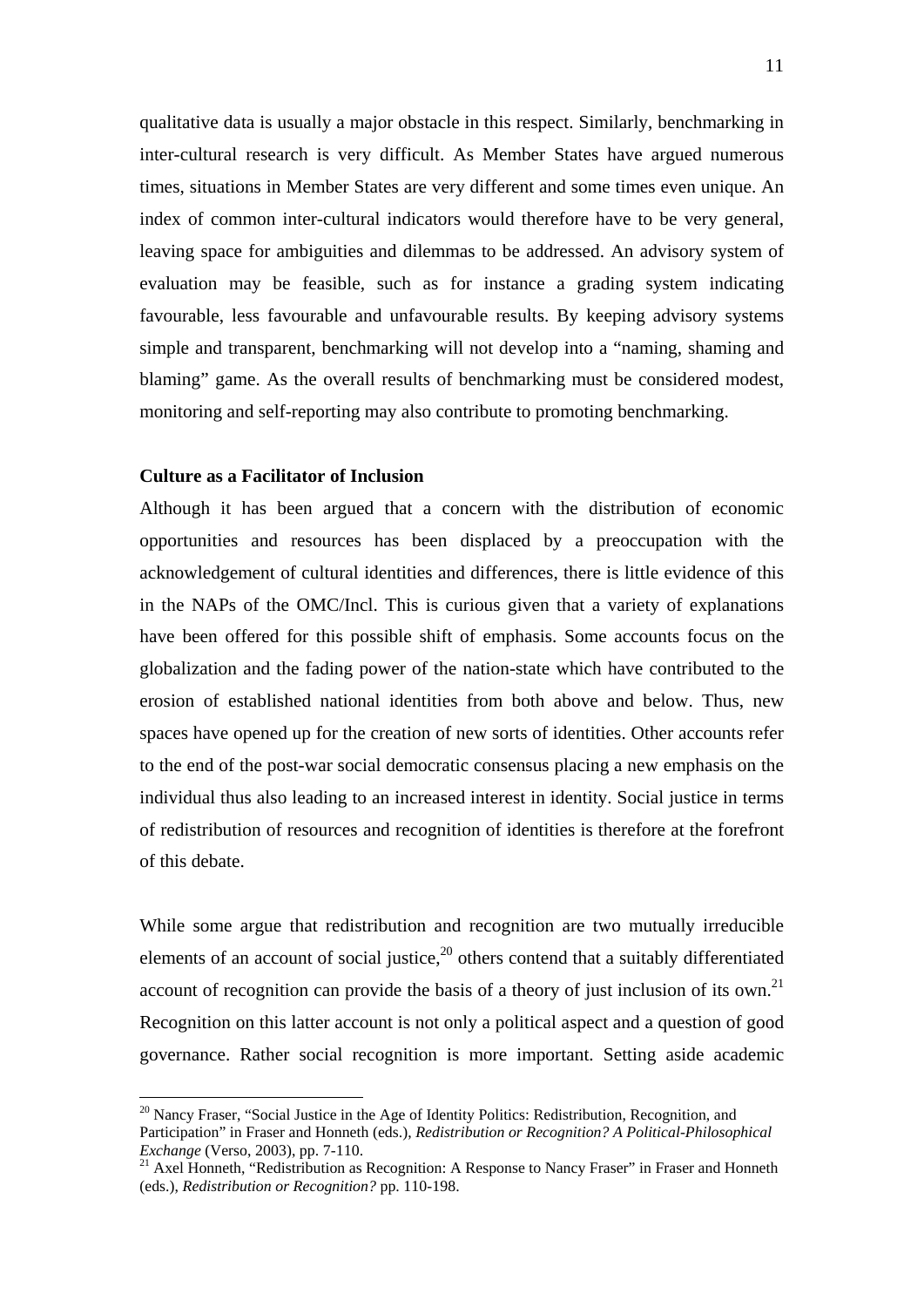disputes, both approaches hold that the distribution of resources has a very significant influence on the life-chances of those individuals affected by such a distribution. Moreover, they hold that in order to realize this, governments must pay attention to both the distribution of economic resources and the recognition of cultural identities.

Culture in the economy supports the view that individual economic action is based on culturally engendered capabilities. The idea that capabilities are fostered through culture relies on the view that certain functions are particularly central in human life, and these functions render the human being a dignified free being who shapes her life in co-operation and reciprocity with others. A human life is shaped by these human powers of practical reason and sociability, and each human being is thus a bearer of value, and an end in herself. To subordinate the ends of some individuals to those of others is considered profoundly wrong, and to deprive the individual of the cultural support to develop her capabilities may result in some individuals living beneath a certain level of capability.<sup>22</sup> In other words, the value of culture must be appreciated as a valuable contribution to the individual's development and capability to function in society, especially the individual's capability to act in the economic sphere without risking exclusion.

#### **Conclusions**

1

If socio-economic exclusion of ethnic minorities is to be eradicated in the EU, Member States must come to understand that exclusion due to cultural membership is not only a matter of discrimination but also of disrespect. Discrimination as a concept sprung from the very notion of cultural differences, disrespect emanates from an inability of the individual to allow others to be different. Inclusion is therefore a question of respecting cultural differences in the public realm, and the aspect of culture in public policies on social inclusion must address exclusion in terms of disrespect. In other words, it is not enough to see culture in terms of the folklore traditions and cultural festivals; such an approach only puts cultural minorities in a relationship of otherness. Culture in public policies must be understood in terms of cultural diversity that require inter-cultural exchanges based on dialogue and understanding. The design of public policies that aim at using culture to include ethnic

<sup>22</sup> Martha C. Nussbaum, *Women and Human Development*, pp. 71-73.